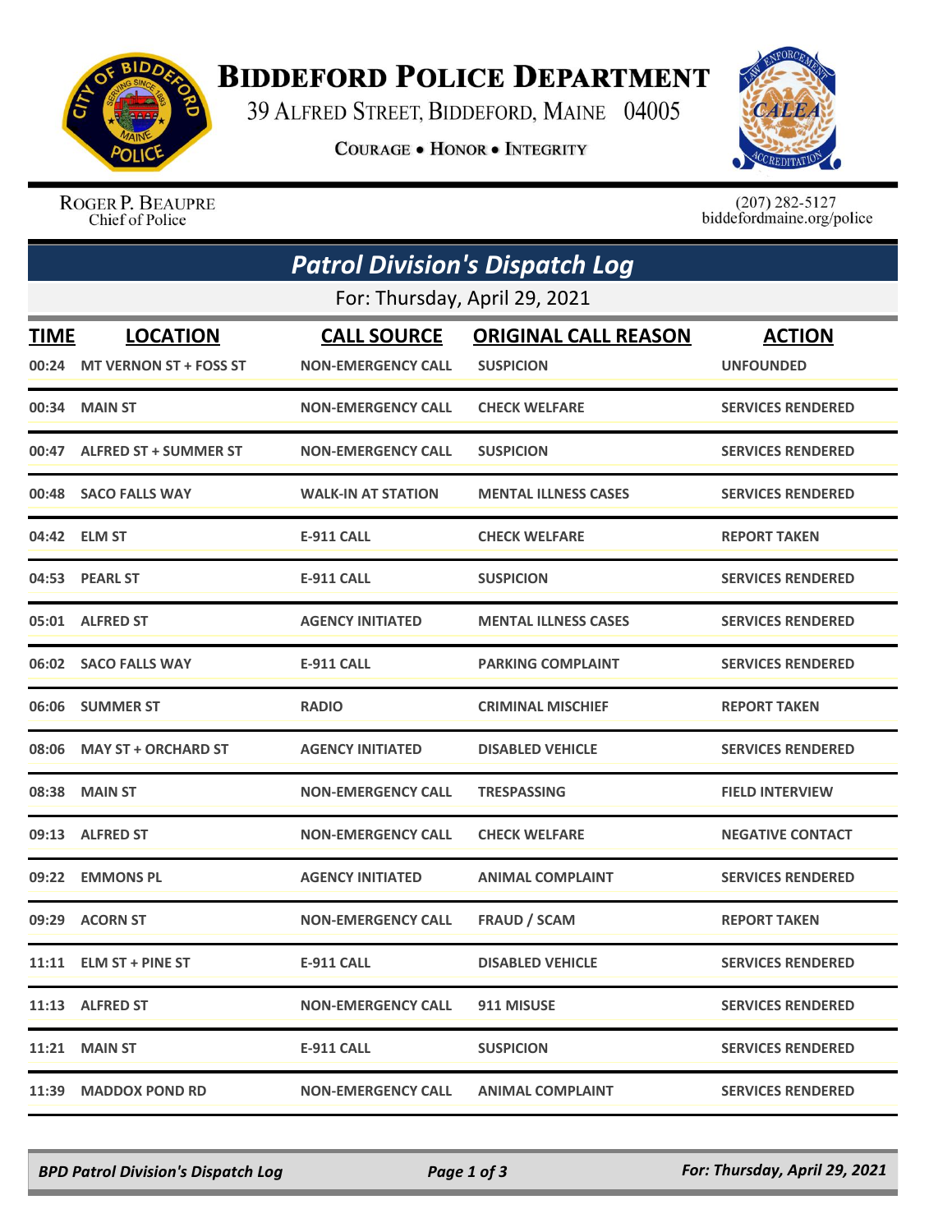| <b>TIME</b> | <b>LOCATION</b>                   | <b>CALL SOURCE</b>        | <b>ORIGINAL CALL REASON</b>                                                          | <b>ACTION</b>                |
|-------------|-----------------------------------|---------------------------|--------------------------------------------------------------------------------------|------------------------------|
|             | 11:42 FOSS ST                     | <b>AGENCY INITIATED</b>   | <b>PROTECTION FROM ABUSE SERVICE PAPERWORK SERVED</b>                                |                              |
|             | 12:06 ALFRED ST                   | <b>NON-EMERGENCY CALL</b> | <b>ARTICLES LOST/FOUND</b>                                                           | <b>SERVICES RENDERED</b>     |
|             | 12:39 SACO FALLS WAY              | <b>NON-EMERGENCY CALL</b> | <b>MESSAGE DELIVERY</b>                                                              | <b>SERVICES RENDERED</b>     |
|             | 12:41 DARTMOUTH ST                | E-911 CALL                | 911 MISUSE                                                                           | <b>SERVICES RENDERED</b>     |
|             | 12:49 ELM ST                      | <b>NON-EMERGENCY CALL</b> | <b>TRESPASSING</b>                                                                   | <b>FIELD INTERVIEW</b>       |
|             | 13:07 PAQUIN AVE                  | <b>AGENCY INITIATED</b>   | <b>SEX OFFENDER REGISTRATION</b>                                                     | <b>REPORT TAKEN</b>          |
| 13:23       | <b>BROOK ST</b>                   | <b>E-911 CALL</b>         | 911 MISUSE                                                                           | <b>SERVICES RENDERED</b>     |
|             | 14:06 ALFRED ST                   | <b>WALK-IN AT STATION</b> | <b>COURT ORDERED CHECK IN</b>                                                        | <b>NEGATIVE CONTACT</b>      |
|             | 15:06 ALFRED ST                   | <b>NON-EMERGENCY CALL</b> | <b>JUVENILE OFFENSES</b>                                                             | <b>REFERRED OTHER AGENCY</b> |
|             | 15:13 CRESCENT ST                 | <b>E-911 CALL</b>         | <b>CHECK WELFARE</b>                                                                 | <b>GONE ON ARRIVAL</b>       |
|             | 15:46 ALFRED RD                   | <b>NON-EMERGENCY CALL</b> | <b>PAPERWORK</b>                                                                     | <b>SERVICES RENDERED</b>     |
|             | 16:01 ALFRED ST                   | <b>AGENCY INITIATED</b>   | <b>PAPERWORK</b><br>OFFENDER: LAURIE L SULLIVAN  AGE: 49  RESIDENT OF: BIDDEFORD, ME | <b>SUMMONS ISSUED</b>        |
|             | <b>CHARGE: THEFT BY DECEPTION</b> |                           |                                                                                      |                              |
|             | 16:10 ELM ST                      | <b>E-911 CALL</b>         | 911 MISUSE                                                                           | <b>NEGATIVE CONTACT</b>      |
|             | 16:29 CUTTS ST                    | <b>E-911 CALL</b>         | <b>CRIMINAL MISCHIEF</b>                                                             | <b>REPORT TAKEN</b>          |
|             | 17:23 WASHINGTON ST               | <b>E-911 CALL</b>         | <b>CHECK WELFARE</b>                                                                 | <b>SERVICES RENDERED</b>     |
|             | 17:29 HIGH ST                     | <b>E-911 CALL</b>         | <b>FRAUD / SCAM</b>                                                                  | <b>REPORT TAKEN</b>          |
|             | 18:01 ELM ST                      | <b>NON-EMERGENCY CALL</b> | <b>PAPERWORK</b>                                                                     | <b>SERVICES RENDERED</b>     |
| 18:59       | <b>BOULDER WAY</b>                | <b>E-911 CALL</b>         | <b>DISTURBANCE / NOISE</b>                                                           | <b>SERVICES RENDERED</b>     |
|             | 19:02 ALFRED ST + GRAHAM ST       | <b>AGENCY INITIATED</b>   | <b>TRAFFIC OFFENSES</b>                                                              | <b>WARNING ISSUED</b>        |
|             | 19:44 WESTERN AVE                 | E-911 CALL                | <b>DOMESTIC COMPLAINTS</b>                                                           | <b>REPORT TAKEN</b>          |
|             | 20:15 ADAMS ST                    | <b>E-911 CALL</b>         | <b>MEDICAL W/ ASSIST</b>                                                             | <b>TRANSPORT TO HOSPITAL</b> |
|             | 20:32 ALFRED ST                   | <b>AGENCY INITIATED</b>   | <b>PAPERWORK</b>                                                                     | <b>SUMMONS ISSUED</b>        |
|             |                                   |                           | OFFENDER: HYRIME D WOODY WILLIAMS  AGE: 18  RESIDENT OF: BIDDEFORD, ME               |                              |
|             | CHARGE: UNLAWFUL SEXUAL TOUCHING  |                           |                                                                                      |                              |
|             | 20:53 POOL ST + HILL ST           | E-911 CALL                | <b>MEDICAL W/ ASSIST</b>                                                             | <b>TRANSPORT TO HOSPITAL</b> |

*BPD Patrol Division's Dispatch Log Page 2 of 3 For: Thursday, April 29, 2021*